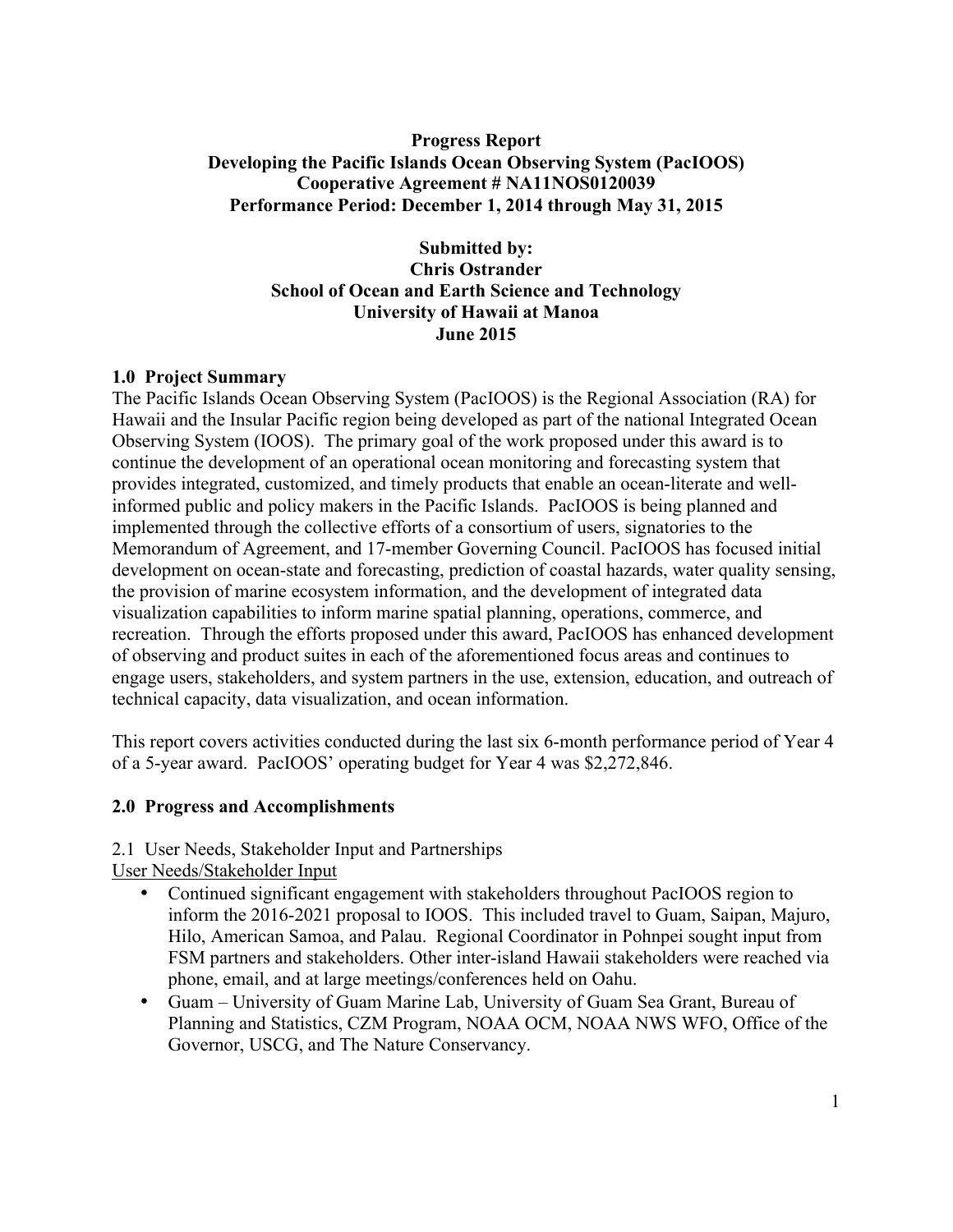- Saipan Office of the Governor, Congressman Sablan's Office, Bureau of Environmental Coastal Quality, Coastal Resources Management, Northern Mariana Collage, Department of Land and Natural Resources, and Mariana Islands Nature Alliance.
- Majuro US Embassy, College of the Marshall Islands, UH Sea Grant, Joint National Advisory Panel, Mieco Beach Yacht Club, Red Cross, Jenrok Early Warning Action Team, EPA, Ports Authority, Marshall Islands Marine Resources Authority, and NOAA NWS WSO.
- Hawaii Island NOAA Mokupapapa Ocean Center, University of Hawaii at Hilo, Kohala Center, UH Sea Grant, Kampache Farm, Forever Oceans, Liquid Robotics, Western Pacific Fisheries Management Council, and County Planning Office.
- American Samoa Dept. of Marine and Wildlife Resources, EPA, Coral Reef Advisory Group, Ports Authority, CZM Program, UH Sea Grant, Coalition of Reef Lovers, American Samoa Community College, NOAA NWS WFO, NOAA PIRO, and USCG.
- FSM Pohnpei Surf Club, Micronesian Challenge Trust, College of Micronesia, Conservation Society of Pohnpei, etc.
- Palau Palau International Coral Reef Center, Office of the President, Palau Conservation Society, NOAA NWS, The Nature Conservancy, Bureau of Marine Resources, Environmental Quality Control Board, and Palau Community College.
- Maui Maui Ocean Center, UH Maui College, Marine Option Program, County Planning Office, Office of the Mayor, Coral Reef Alliance, Pacific Disaster Center, etc.
- Kauai County Planning Office, Hanalei Community Stewardship Group, etc.
- Oahu The Nature Conservancy, State Planning Office, Hawaii CZM Program, State of Hawaii Departments of Land and Natural Resources, Health, Transportation (Harbors), and Agriculture, NOAA OCM, NMFS, PIRO, HIHWNMS, Conservation International, Malama Maunalua, USCG, US Navy, USACE, Hawaii Pilots Association, Waikiki Aquarium, City and County of Honolulu (CCH) Planning Department, Western Pacific Fisheries Management Council, CCH Environmental Services Division, etc.

#### Partnerships

- New Signatories to the MOA:
	- o Mieco Beach Yacht Club
	- o Forever Oceans, Inc.
	- o Mariana Islands Nature Alliance (MINA)
	- o Conservation International Hawaii
- Renewed an existing partnership with City and County of Honolulu. CCH is providing PacIOOS \$50,000 for the year to provide data management of specific CCH environmental data and reports.
- Formal partnership with Young Brothers, Ltd. to assist PacIOOS in vessel transport for wave buoy operations and maintenance within Hawaii.
- Participated on the NOAA Pacific Island Regional Team (PIRT), NOAA Sentinel Site Program, NOAA Pacific Regional Outreach Group (PROG), NOAA Offshore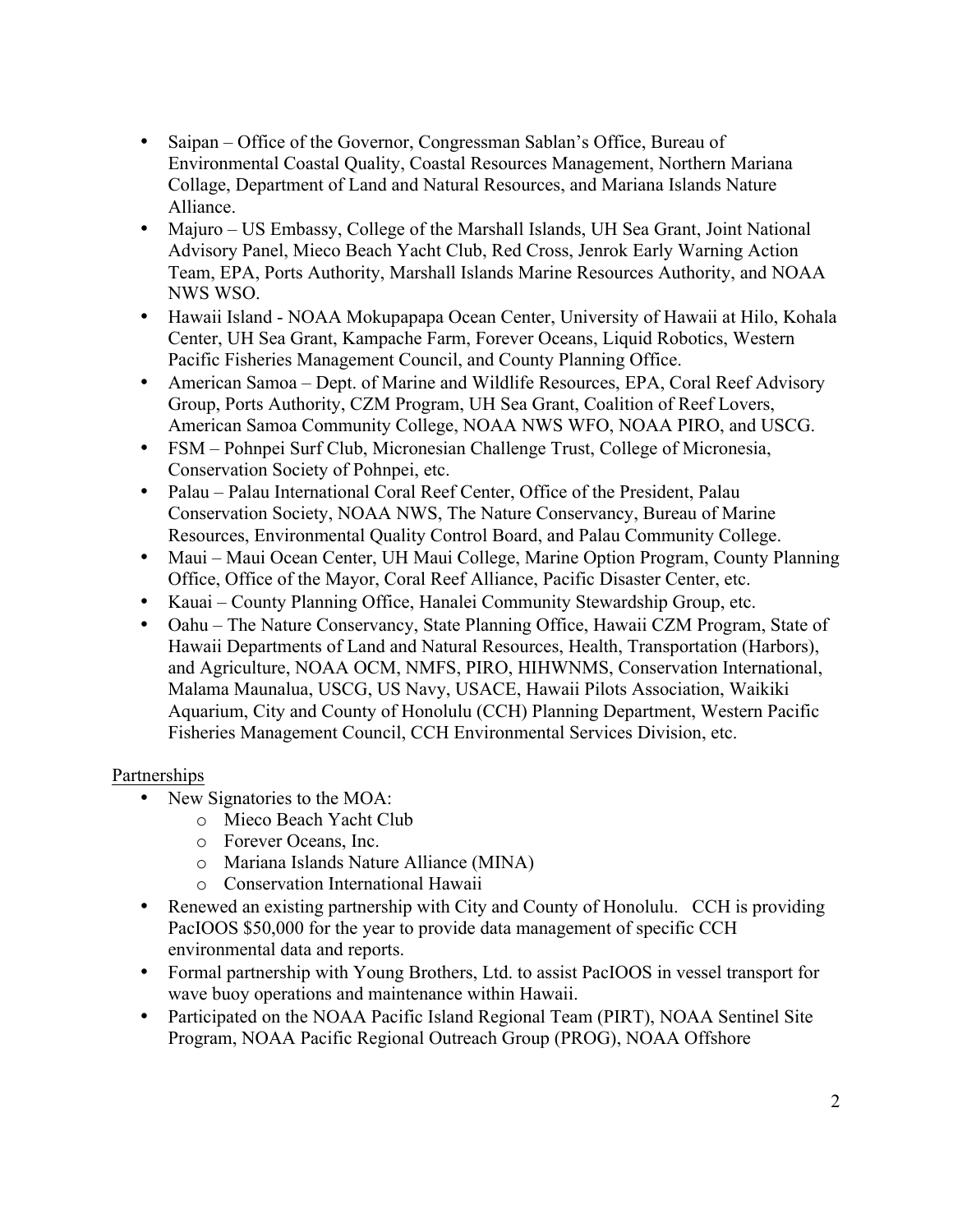Aquaculture Group, one NOAA American Samoa, NOAA Habitat Blueprint Program, and State of Hawaii Ocean Resources Management Plan (ORMP) Working Group.

- PacIOOS and the NOAA NWS continue to explore options to move PacIOOS forecasts into an experimental guidance product with hopes to transition them to operational capacity within AWIPS.
- Partnering with NOAA Habitat Blueprint team for West Hawaii to develop project page to inform the public on the efforts in the priority area and to enable access to related data.
- Discussions with Pacific Islands Regional Planning Body on potential partnership with PacIOOS supporting data management component of the RPB.

2.2 Governance and Administrative Structure

- PacIOOS hosted an Executive Committee meeting in March/April in Majuro, Republic of the Marshall Islands to 1) to strengthen relations with stakeholders and partners; 2) to identify areas of potential collaboration and synergy; 3) to discuss program updates and budgets; 4) to strategize specific aspects of the future direction of PacIOOS; and 5) to increase the understanding of the challenges and opportunities of atoll living in the Insular Pacific.
- Continued engagement with Co-PIs and all recipients of IOOS funding through the PacIOOS cooperative agreement.
- Participated in IOOS activities that provide direction on the development of PacIOOS.
- Increased engagement with PacIOOS MOA partners and PacIOOS Governing Council.
- Conducted staff evaluations and submitted to RCUH.

2.3 Business/Operations Plan

- Submitted RICE Certification application to IOOS Program Office.
- PacIOOS 5-year Strategic Operational Plan continues to inform program efforts.
- Revised PacIOOS internal evaluation process of program components; conducted evaluation, and presented results to Executive Committee.
- Revised PacIOOS Performance Metrics; presented to Executive Committee for approval.
- Identified and strengthened partnerships on neighbor islands to assist with operations and maintenance of nearshore water quality stations and offshore wave buoys.
- Continued to leverage funding and partnership opportunities with NOAA CSC, NOAA Coastal Storms Program (CSP), City and County of Honolulu, State of Hawaii, US Army Corps of Engineers, EPSCoR, US Navy, UH Sea Grant, and NOAA PMEL.
- Closed out services contract with Dewberry/Day1 Solutions for NOAA Flash Flood Tool.
- Closed out services contract with Palau International Coral Reef Center for sensor maintenance and outreach.
- Extended services contract with University of Guam Sea Grant for sensor maintenance and outreach.
- Entered services contract with Hibiscus for website redesign and development.
- Leveraged IOOS funds to receive additional funding from UH Coastal Geology Group/State of Hawaii Office of Coastal and Conservation Lands to develop a pilot data viewer for the Hawaii Intergovernmental Climate Adaptation Committee.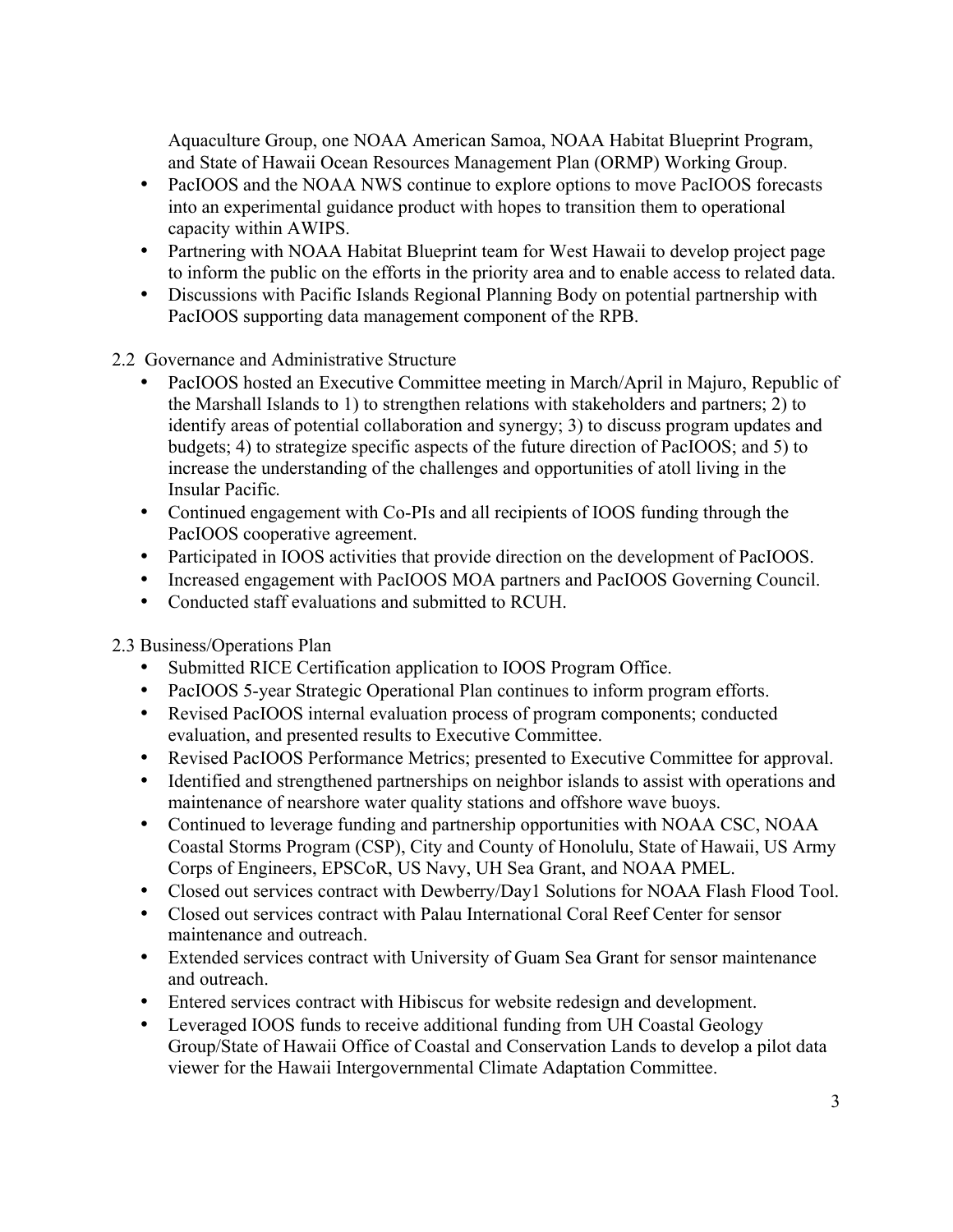- Drafted budget and early stages of next 5-year proposal.
- Began implementing consultant suggestions for improved communications.

# 2.4 Observing System Implementation

Ocean-State

- Combined page views of PacIOOS wave buoy pages from NDBC, CDIP, and PacIOOS websites total over 1.25 million during this reporting period. PacIOOS wave buoys accounted for over 2.7 million data requests and almost 23 million RSS requests from NDBC during this reporting period.
- Continued to maintain an array of 13 wave buoys across the system. Recovered, redeployed, or swapped the following wave buoys: Hanalei, Waimea, Lanai, Barbers Point, Ritidian, Ipan, Hilo, Kaneohe, and Mokapu.
- Seeking funding beyond IOOS to purchase a new wave buoy for Majuro.
- Received permit approval from USCG for Pepekeo HFR; installation complete. Data to be provided to the public and the HFR DAC at the beginning of next reporting period. Funding for both Hilo HFR stations provided by NOAA Coastal Storms Program (CSP).
- Continue to operate and maintain HFR stations on Oahu (4) and Hilo (2) with IOOS funding.
- Received all necessary permits and agreements for Chevron HFR installation. HFR installation in progress.

# Forecasting

- Modeling servers moved to UH IT Center for 24/7 support.
- Transition to new Oceanographic Modeler (under Dr. Brian Powell). Former modeler accepted faculty position at CICESE in Ensenada, Mexico.
- Ran 1 PacIOOS glider mission for data assimilation into ROMS model.
- Coupled waves from PacIOOS SWAN model to Waikiki Ocean Model.
- Updated existing WRF runs for Hawaii, American Samoa, CNMI/Guam early this year with WRF 3.6.1 and the new GFS output from NCEP.
- Captured Typhoon Dolphin in daily WRF runs for CNMI/Guam during May14-17, 2015.
- Currently assessing impact of data assimilation with GPS RO soundings (http://www.cosmic.ucar.edu/projects.html) in the Hawaiian WRF domain.
- Adjusted WW3 domain for the NWHI to improve stability of the forecast model system.
- Upgraded SWAN and WaveWatchIII to the latest version 41.11A and 4.18, respectively.
- Optimized the pre-processing system to improve efficiency of the wave forecast. PacIOOS wave forecasts validated daily with measurements from NDBC buoys.

# Coastal Hazards

• Completed PacIOOS inundation forecast for the most populated segments of Kwajalein Atoll. The forecast machinery is based on empirical formulas derived from observations at Kwajalein by Merrifield et al. (2014). Inputs used for the forecast include the following: (i) sea level at the NOS/Co-Ops tide gauge at Echo Pier, within Kwajalein Atoll; and, (ii) the NOAA Wave Watch III global spectral forecast model output at two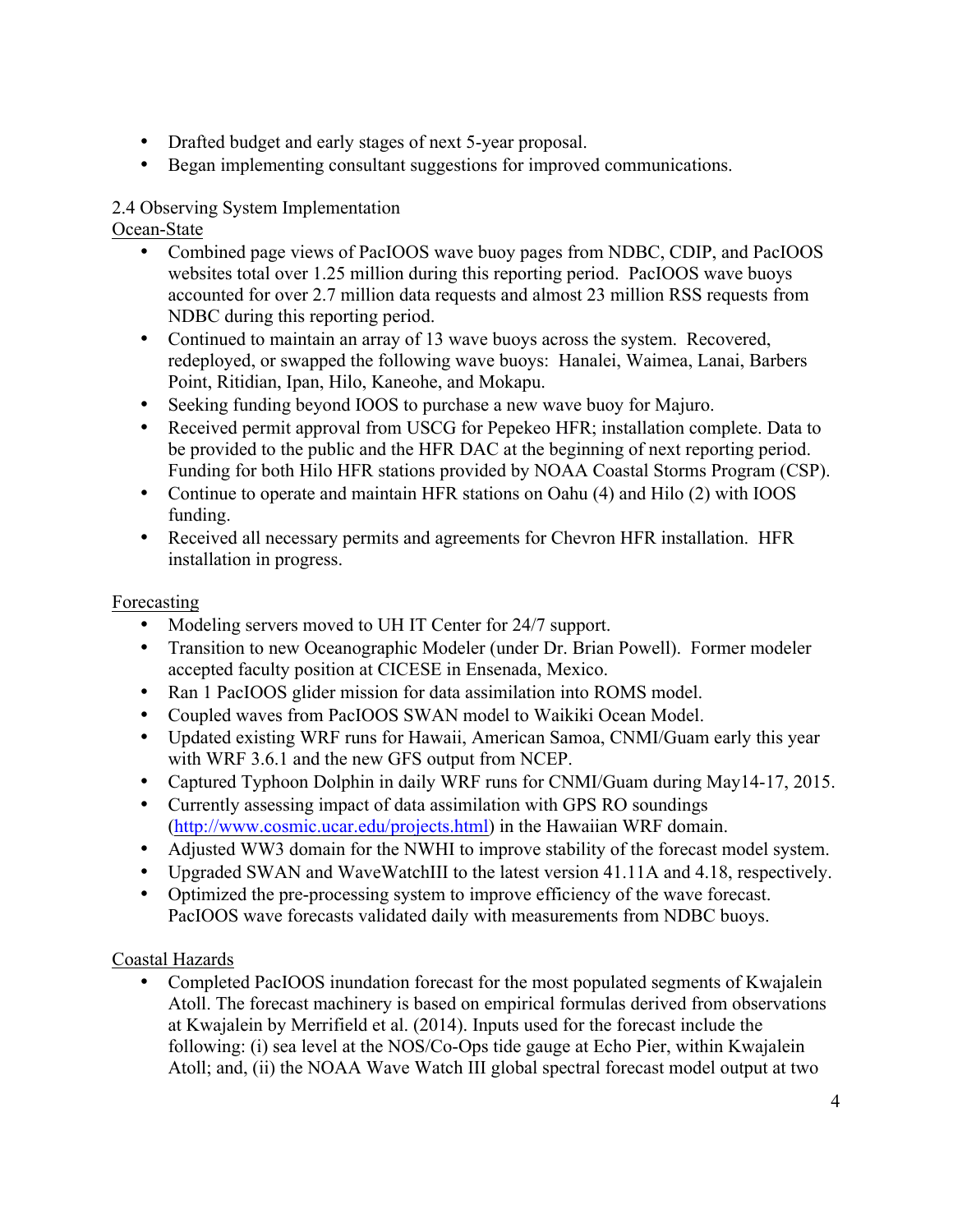locations offshore of Kwajalein Atoll. The forecast will go live on the PacIOOS website during the next reporting period.

- Upgraded the PacIOOS inundation forecast for Majuro in three ways (now live website):
	- o forecast machinery is now based on empirical formulas derived from observations at Majuro by Merrifield et al. (2014); previously, the empirical formulas were based on observations from a fringing reef environment on Oahu similar to Majuro's fringing reefs;
	- o forecast plot itself was changed to be more visually intuitive; and,
	- o inundation heights for four historical events that produced a range of flooding were determined with hindcasts, using the same machinery as for the forecasts (with appropriate inputs). These historical heights are plotted with the forecast to provide a practical reference for residents.
- Continued re-analysis of PacIOOS Wave Run-Up Forecasts along the North Shore of Oahu in order to improve forecast process for multiple locations along the coast.
- Maintenance of existing products included the following efforts:
	- o Tidal analyses updated for the Kwajalein and Majuro "Six-Day High Sea Level Forecasts" in preparation for establishing the new Kwajalein and updated Majuro inundation forecasts, which employ the "Six-Day High Sea-Level Forecasts."
	- o Significant modification to the code for the inundation forecasts for Waikiki and the North Shore to take advantage of two independent swell forecasts in their input streams.
	- o Fixed code to accommodate the move of the PacIOOS serve to the UH IT Center. Other operation coding issues also solved during this reporting period.
- Continued field validation of inundation forecasts by PacIOOS liaisons and volunteer observers. This highly useful information, including photos, is being used to build up a validation archive and to fine-tune the inundation forecast.

# Water Quality

- Continual service and maintenance of all 13 water quality sensors (NSS) and 2 buoys (WQB) throughout PacIOOS region.
- Meetings with stakeholders throughout the region to evaluate efficacy of NSS throughout Insular Pacific and potential development of an NSS instrument pool for project support.
- Continued discussions with Kiholo Bay community over concerns of WQB in seascape. Agreement reached with community to deploy again for a pre-determined time frame. Deployment expected during next reporting period.
- US Army Corps of Engineers permit for the Kawaihae Buoy was approved. Team strengthening relationships with the folks that work in the area.
- Maintained and operated the Hilo Bay Buoy, which included several undergraduate student projects, some of which are ongoing. Projects included an examination of the biofouling organisms that grow on the buoy, using a scanning electron microscopy to make taxonomic time series that complemented the Chlorophyll-a fluorescence time series from the buoy, and ground-truthing the Chlorophyll fluorescence readings with standard laboratory Chlorophyll-a measurements.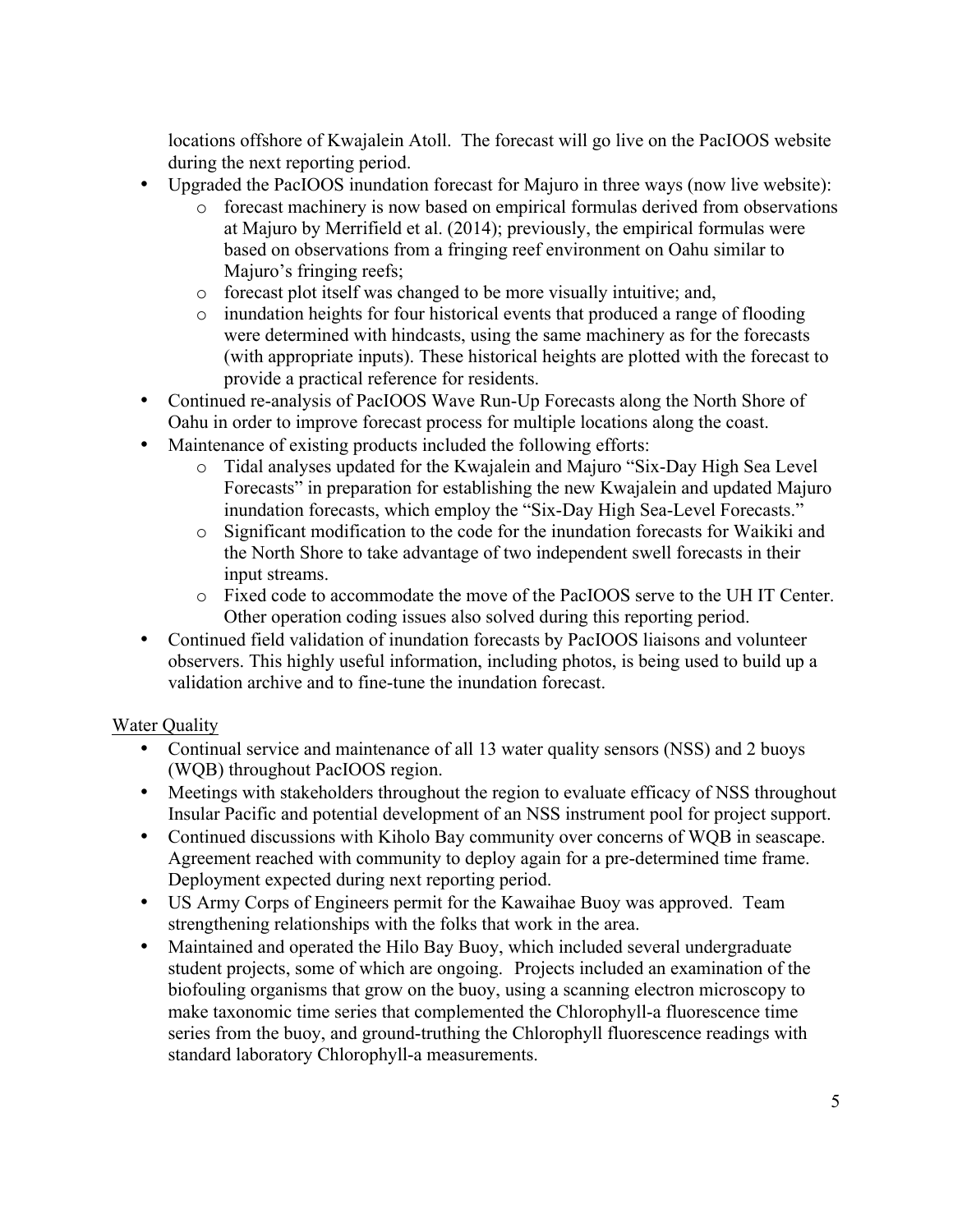Ecosystems and Living Marine Resources

- Successful deployment and recovery of the first oxygen sensing pop-up tags allowed "next generation" development of fin-mounted tags with oxygen sensors and uplink software based on the data obtained from the pop-up tags.
- Two fin-mounted oxygen tags on tiger sharks were deployed and continue to regularly transmit oceanographic profiles.
- Additional near real-time shark tagging conducted around Oahu, leveraging funds from State of Hawaii for tags off Maui. Data available on PacIOOS website.
- Data analysis of tiger shark movements was initiated and continues.
- Continued implementation of recommendations in the national ATN strategic plan with archival, satellite, and acoustic technologies and animal telemetry outreach within the main Hawaiian Islands.

### 2.5 Data Management and Communications (DMAC)

The PacIOOS data management group (DMG) is tasked with ensuring the data collected by PacIOOS are stored and accessible to users via standard services. In addition, the DMG develops tools and products based on the collected data. Accomplishments by the DMG during this reporting period include the following:

- 26,025 unique visitors (either via direct access to our servers, via our website, or via Voyager) accessed 4,205,291 pages in our servers and transferred 850GB of data.
- Re-located main PacIOOS servers (for website and modeling) to new UH IT Center for an improved uptime (goal is 24/7).
- Maintaining the system and addressing issues as they arise- including challenges initially encountered as a result of co-locating our servers in the UH IT Center.
- Completed project page for the City and County of Honolulu's Mamala Bay Study.
- Completed a beta version of a project page with an interactive map viewer on the estimated coral cover in Hawaii in partnership with Hawaii Institute of Marine Biology.
- Completed a project page on Ocean Acidification with an interactive map viewer in partnership with NOAA PMEL.
- Completed a project page with an interactive map viewer on predicted shorelines based on erosion rates and sea level rise in partnership with the UH Coastal Geology Group and the State of Hawaii Office for Coastal and Conservation Lands for the Hawaii Intergovernmental Climate Adaptation Committee.
- Continued enhancement of PacIOOS Voyager functionalities and interface, including a new format for coordinates, based on user feedback and requests.
- Improved the initial loading time of Voyager by 3 fold, responding to user feedback.
- New data holdings added to the PacIOOS Servers and Voyager include:
	- o Aloha Cabled Observatory live acoustic and video feeds;
	- o Plots of the latest ALOHA station data (temperature, salinity, oxygen, and currents);
	- o Expansion of underwater cables data set;
	- o New biology-related satellite data sets derived from the MODIS: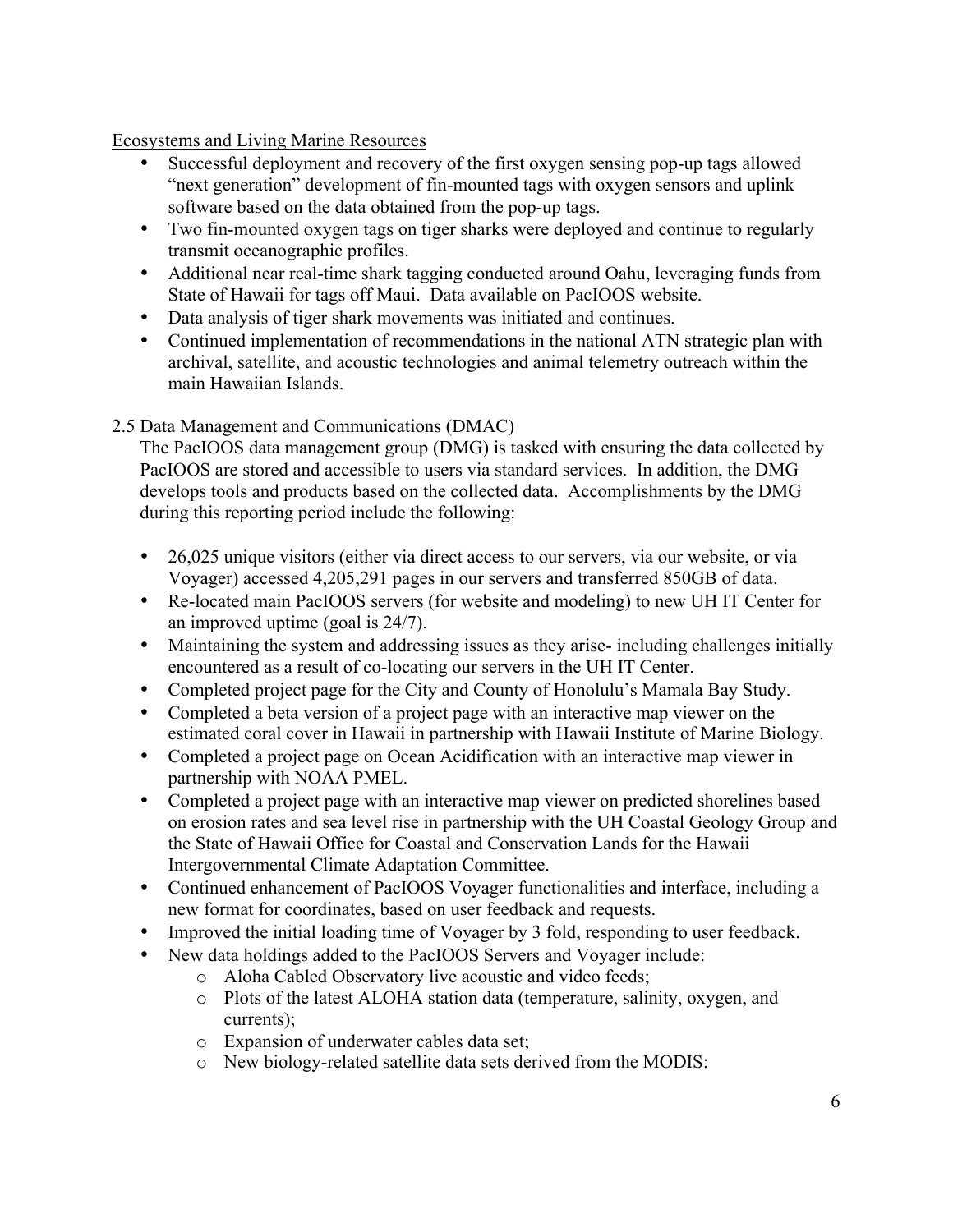- Chromophoric (colored) dissolved organic matter (CDOM),
- Particulate organic carbon (POC), and
- Particulate inorganic carbon (PIC);
- o Liquid Robotics wave glider data;
- o NOAA Sea Level Rise data sets;
- o High Resolution Global 1-km Sea Surface Temperature (G1SST) daily composite produced by NASA JPL;
- o Coastlines of islands in PacIOOS region;
- Continuously work with data and technical staff in each of the focus areas to improve user experiences and access to products and data.
- All of DMG continues to work toward meeting all of the IOOS goals and requirements.
- Continued participation/support of new Kilo Nalo underwater, cabled observatory.
- Revised the DMS plan to address requirements for certification application.

2.6 Education, Outreach and Public Awareness

PacIOOS Website/Brand Development

- During this reporting period, the PacIOOS website was visited by over 110,000 users and had more than 630,000 page views. Shark tracking and wave buoy pages continue to be the most visited pages on the website.
- To provide web users with a modern and more user-friendly website, PacIOOS initiated a website redesign. During this reporting period, the emphasis was on the design phase:
	- o Content will be reorganized for intuitive navigation.
	- o A content management system will be installed to allow for more efficient and timely updates.
	- o Responsive design will accommodate users from various devices (desktop, mobile, tablet).
- Developed new brand identity for PacIOOS, which will be revealed with website launch.

PacIOOS Social Media

- Enhanced presence on social media, especially Facebook, Twitter and Instagram, with increased frequency of posts to continuously engage audience.
- PacIOOS experienced an increase to more than 1,100 total page "Likes" on Facebook.

#### PacIOOS Communications

- Continue to publish and distribute monthly e-newsletters.
- Over 100 new contacts added to newsletter mailing list, for a total of 1,300 recipients.
- Presentations for numerous organizations, groups, and events, including NOAA Geospatial partner group, Waikiki Aquarium, Taiwan Central Weather Bureau, and Pacific Islands Training Workshop on Ocean Observations and Data Applications.
- Continue to produce updated and relevant flyers and materials for workshops, conferences, partner meetings, and general outreach.
- Collected/published success stories illustrating value of PacIOOS data and services.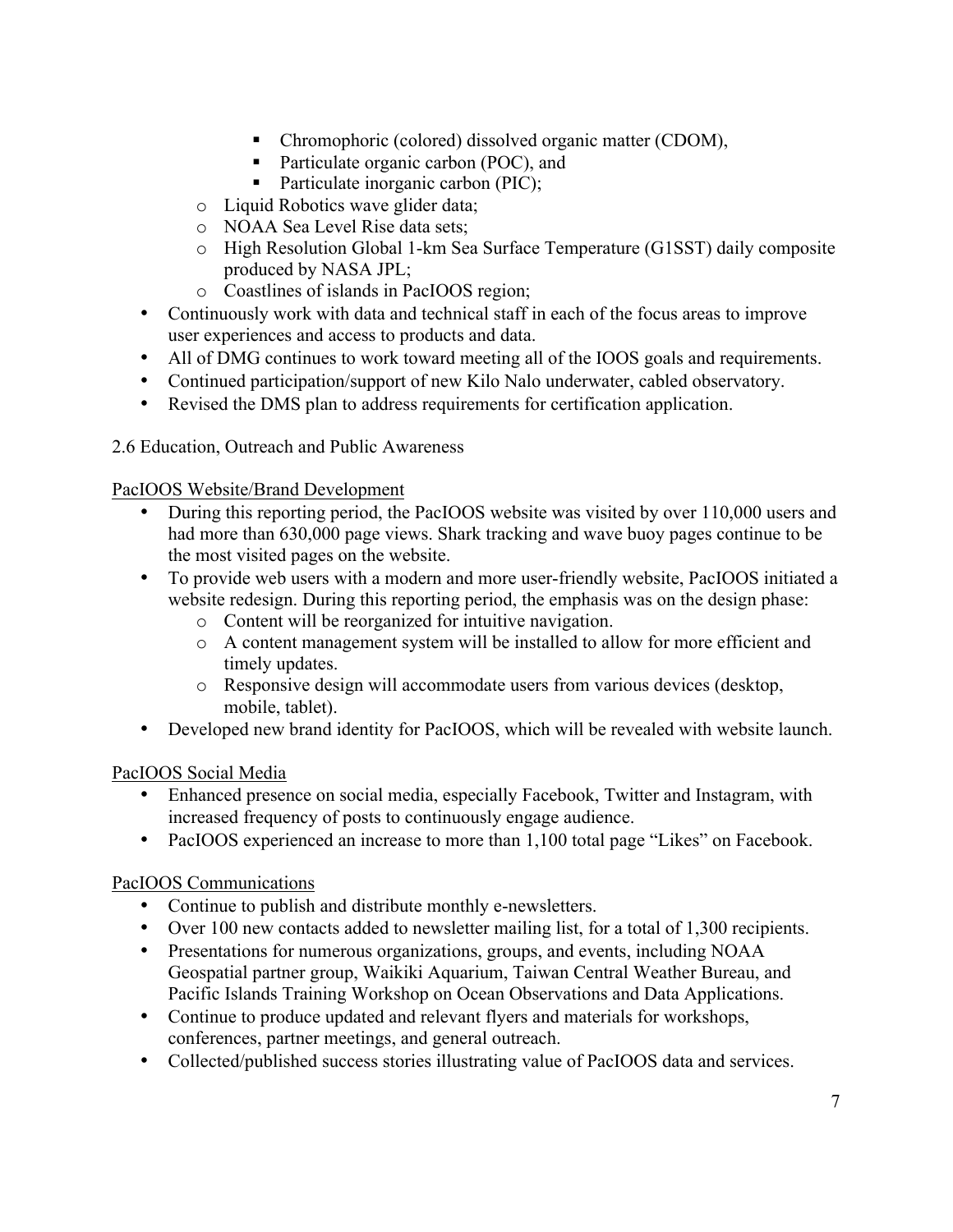- Increased public awareness and interest in PacIOOS with targeted, engaging press releases including:
	- o 'Ocean Users asked to keep distance from PacIOOS wave buoy in Hilo Bay', UH Media
	- o PacIOOS Invites Everyone to Listen for Marine Wildlife, ECO environment coastal & offshore

Collaborative Efforts/Events

- Continue to run kiosks in collaboration with COSEE Island Earth at University of Guam, College of Marshall Islands, Windward Community College Library, Hawaii State Art Museum, Kailua Sailboards & Kayaks, Maui Ocean Center, Whalers Village (Lahaina, Maui), UH Maui College, Dolphin Quest (Kohala Coast, Big Island), and Mokupapapa Discovery Center (Hilo).
- Continued collaboration with UH Maui College to develop classroom activities using data available on PacIOOS Voyager, focusing on data relevant to student experiences and real-world decision-making.
- Initiated partnerships with high schools on Oahu Punahou, Iolani, and Kamehameha Schools to access and use real-time water quality data on Voyager.
- Continued partnership with C-MORE Scholars to mentor undergraduate students to help maintain PacIOOS water quality sensors and complete a project using the sensor data.
- Exhibits and partner support at multiple events, including Hawaii State Science Fair, Holiday Tech Fair, Mauka to Makai Earth Day at Waikiki Aquarium, PRiMO meeting.

2.7 National and International Collaborations

- PacIOOS continues to participate in all IOOS and IOOS Association calls and meetings.
- Melissa Iwamoto served on the Finance Committee of the IOOS Association Board.
- Chris Ostrander also remains a member of the board.
- Chris Ostrander continues to serve on the IOOS Federal Advisory Committee.
- Chris Ostrander continues to serve on the Indo-Pacific Oceanography Reference Group (UNESCO-IOC).
- Chris Ostrander and Jim Potemra continue as members of the Advisory Committee for the Pacific Islands Global Ocean Observing System (PI-GOOS).
- Jim Potemra participates in all monthly DMAC conference calls, as well as the marine portal forum. Jim attended the IOOS DMAC and Product Development workshop in Silver Spring, MD in May.
- Melissa Iwamoto and Chris Ostrander represented PacIOOS at the annual IOOS meetings in March in Silver Spring, MD, and met with PacIOOS congressionals while in DC.
- PacIOOS collaborated with NANOOS for the development of the IOOS Pacific Region Ocean Acidification Data Portal.
- PacIOOS collaborated with SCCOOS, CENCOOS, NANOOS, AOOS, IOOS Program Offce, and NOAA OCO on the First Pacific Anomalies workshop held in San Diego.
- PacIOOS collaborated and participated in First Pacific Islands Training Workshop on Ocean Observations and Data Applications in Palau. Co-sponsors/collaborators included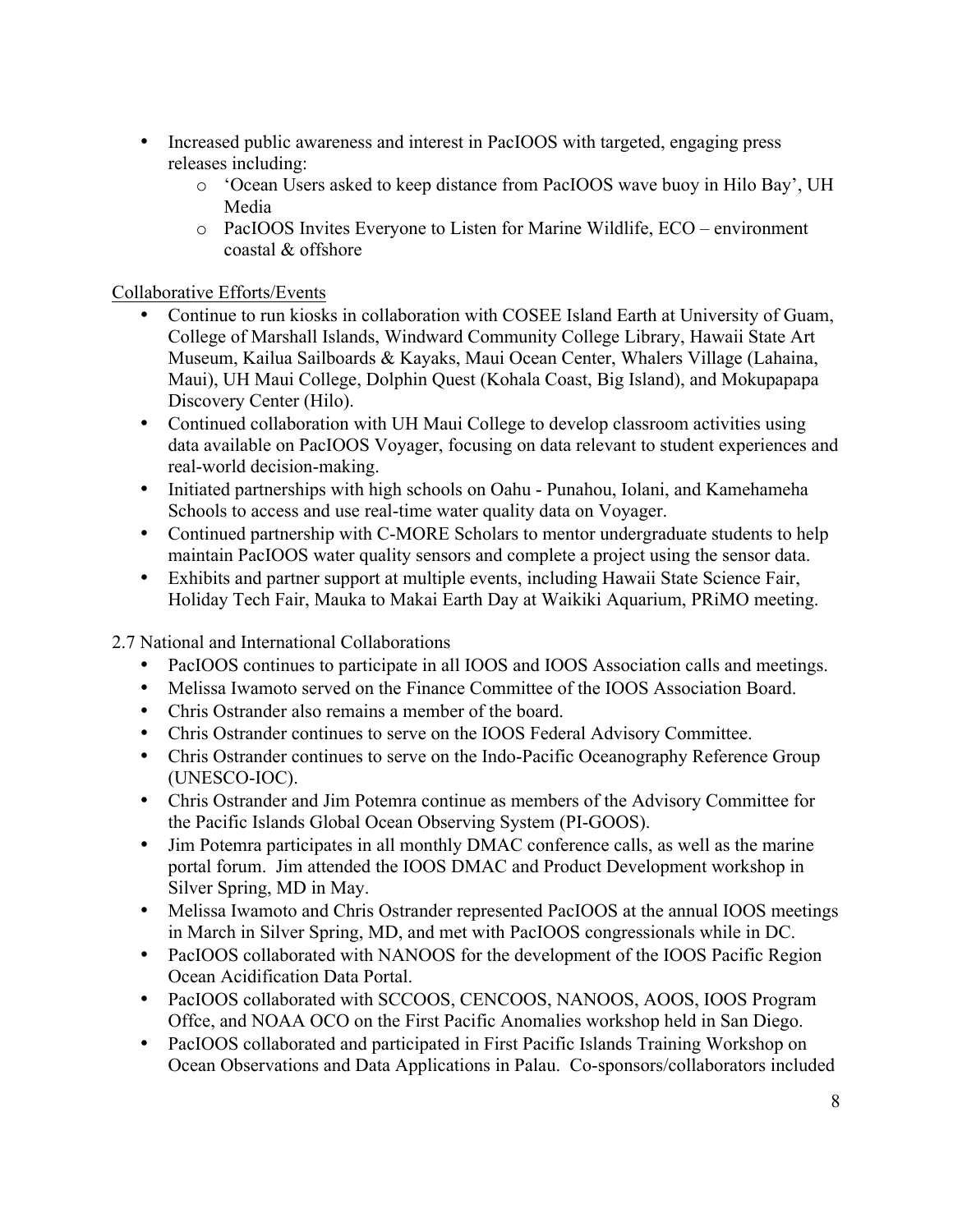Republic of Palau, Office of the President, PI-GOOS, SPREP, Tropical Pacific Observing System (TPOS), and NOAA Office of Climate Observation (OCO).

# **3.0 SCOPE of WORK**

3.1 User Needs, Stakeholder Input and Partnerships

- Continue to work with partners to identify user needs and areas of synergy/collaboration.
- Visit interisland stakeholders within Hawaii (e.g., Maui and Kona, Hawaii Island).
- Visits planned to Palau, Guam, and Saipan planned for next reporting period.
- Increase engagement with PacIOOS MOA partners.
- Continue to explore options to move PacIOOS forecasts into NOAA NWS AWIPS.
- Continue to strategically increase signatories to the MOA.

3.2 Governance and Administration

- Elections are scheduled for June 2015 for 6 seats on the PacIOOS Governing Council
- Host Governing Council meeting in Honolulu in October 2015.
- Continue to participate in national IOOS activities that provide direction on the development of PacIOOS.
- Continue to meet frequently with PacIOOS PIs and focus area groups.
- Conduct PacIOOS administration and effectively staff the program.

3.3 Business/Operations Plan

- Finalize and submit 5-year proposal to IOOS program office.
- Present executive committee-approved performance metrics to Governing Council.
- Continue to identify and leverage funding and partnership opportunities with partners.
- Revise RICE certification to address comments and concerns received from reviewers.
- Update DMAC Plan.

3.4 Observing System Implementation Activities

# Ocean-State

- Maintain array of 13 wave buoys throughout PacIOOS region.
- Recovery of moorings planned for Ipan, Ritidian, Tanapag, and Majuro.
- Wave buoy redeployments planned for Ritidian, Tanapag.
- Marshall Islands redeployment is pending funding.
- Examine options to strengthen moorings throughout region to minimize runaway buoys.
- Make data stream from 2 Hilo Bay HFR live on PacIOOS Voyager.
- Finalize installation and calibration of Chevron HFR station; make data live.
- Improve data streaming from Kaena HFR.

# Forecasting

- GOES-R will be launched in 2016. In collaboration with NWS, PacIOOS will conduct applications of satellite data for model initialization and verification to improve weather forecasting in Hawaii.
- Launch one PacIOOS glider run.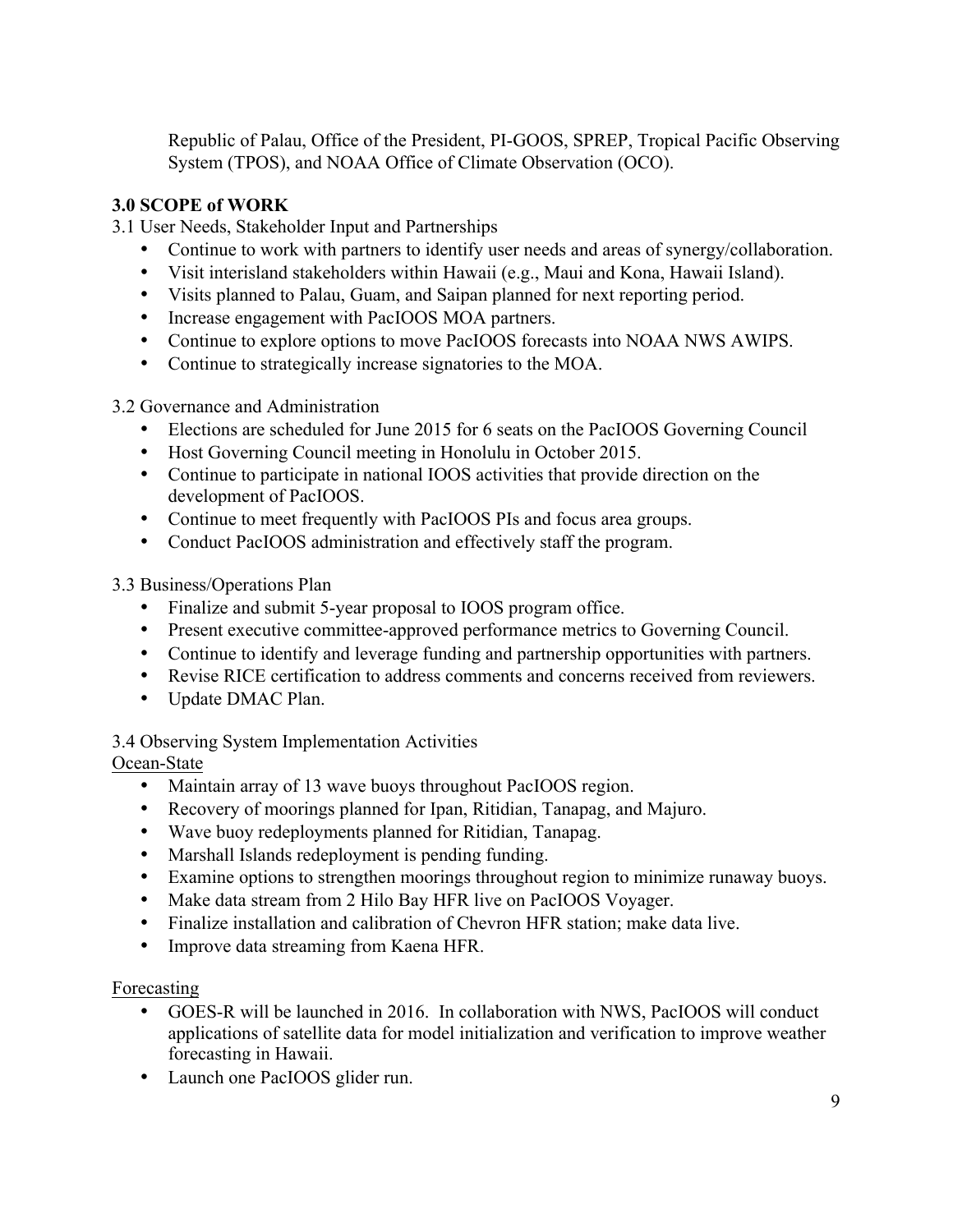• Begin to work with ATN to assimilate oceanographic data from animal tags into ROMS.

### Coastal Hazards

- Maintenance of existing products.
- Go live with new Kwajalein inundation forecast.
- Continue re-analysis of PacIOOS Wave Run-Up Forecasts along the North Shore of Oahu in order to improve forecast process for multiple locations along the coast.
- Continued field validation of the inundation forecasts to fine-tune the inundation forecast.

# Water Quality

- Continue service and maintenance of all 13 water quality sensors (NSS) and 2 buoys (WQB) throughout PacIOOS region.
- Stakeholder outreach to solicit project proposals for PacIOOS Water Quality Partnership Program; initial phases of instrument pool implementation.
- Finalize discussions with Kiholo Bay community and deploy WQB.
- Deploy Kawaihae WQ Buoy (Pelekane Bay).
- Maintain and operate the Hilo Bay WQB.
- Continue student projects associated with Hilo Bay WQB.

Ecosystems and Living Marine Resources

- Continue participation in IOOS ATN Initiative with acoustic receivers.
- Continue to provide near real-time shark tracks on PacIOOS website.
- Initiate the deployment of an operational system for acquiring and disseminating oceanographic and behavioral data telemetered from tagged sharks around the main Hawaiian Islands.

3.5 Data Management and Communications Subsystem (DMAC)

- Continue to maintain the system and address data management issues as they arise.
- Continue close collaboration with PacIOOS management and communications.
- Continue to create relevant Project Pages for partners.
- Continue expansion and addition of data into PacIOOS Voyager and Voyager mobile.
- Continue improvement of utility and map styles for Voyager.
- Continue meeting IOOS DMAC protocols.
- Continue participation in NOAA PMEL ocean acidification efforts, including hosting of data on Voyager.
- Continue participation in new Kilo Nalo underwater, cabled observatory process.

3.6 Education, Outreach and Public Awareness

- PacIOOS Website/Brand Development
	- Finalize redesign of PacIOOS website to enhance user-friendly access to available observation and forecasting tools and data.
	- Incorporate new PacIOOS branding into outreach and communications materials.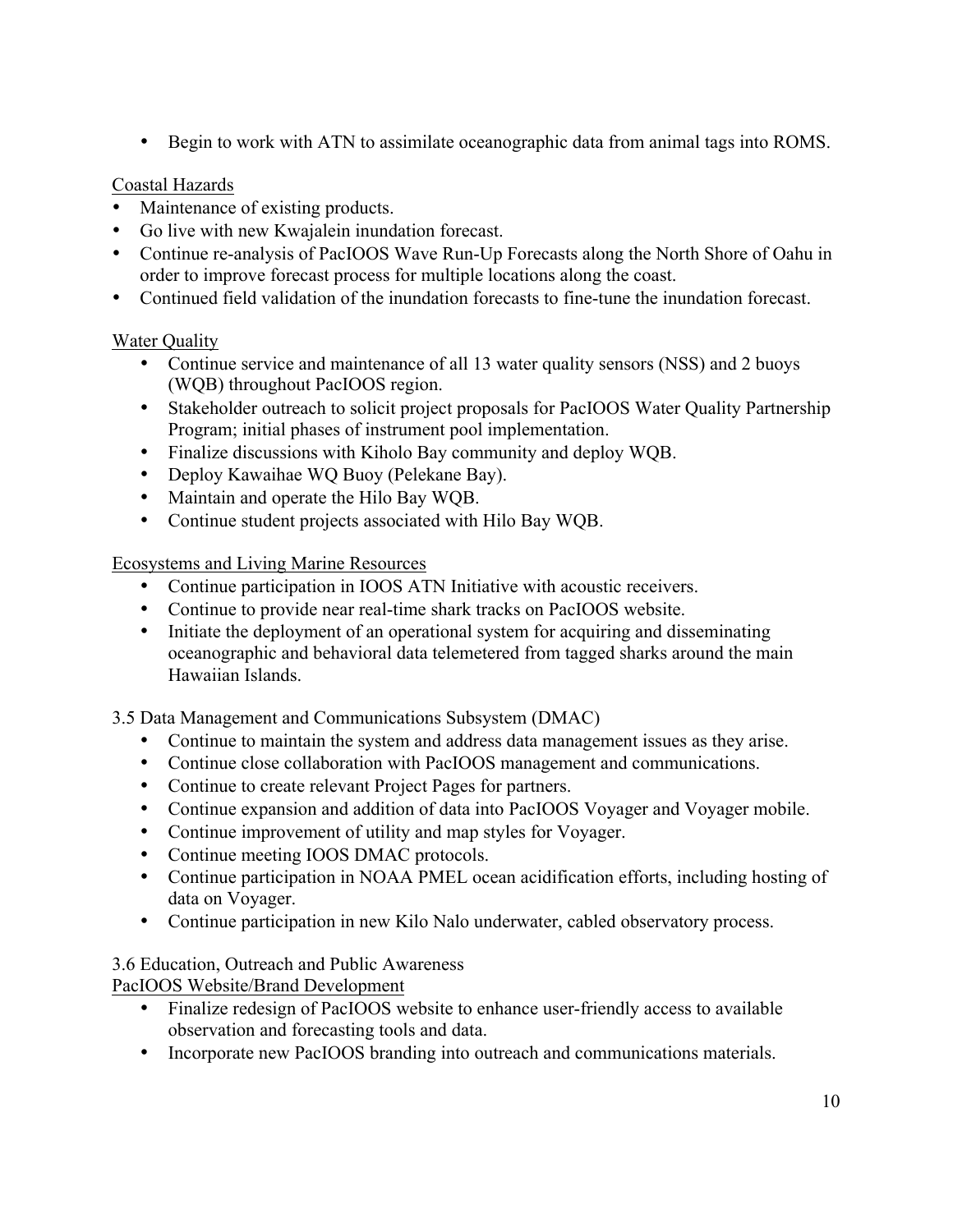### PacIOOS Social Media

• Continue to engage stakeholders through regular social media posts.

# PacIOOS Communications

- Continue to provide and create electronic and printed outreach materials (newsletters, flyers, fact sheets, videos etc.).
- Continue to publish and distribute press releases on compelling aspects of PacIOOS.
- Continue to identify and publish PacIOOS success stories.
- Target specific user groups to conduct more outreach (e.g. fishing clubs).

# Collaborative Events/Efforts

- Continue to present and participate in local events (Waikiki Aquarium, Hawaii Conservation Conference, SOEST Open House).
- Continue working with COSEE to deploy kiosk on Kauai and improve overall usage.
- Refine classroom activities using PacIOOS Voyager to raise awareness and enthusiasm for ocean data in secondary and undergraduate classrooms.
- Continue to work with high schools on Oahu Punahou, Iolani, and Kamehameha Schools - to access and use real-time water quality data on Voyager.
- Continue to partner with C-MORE Scholars to mentor undergraduate students to maintain PacIOOS water quality sensors and complete projects using sensor data.
- Collaborate with UH Hilo and Mokupapapa Discovery Center to develop curriculum based on the Hilo HFR data.

3.7 National and International Collaborations

- RA Directors Meeting and IOOS Association Board Meeting in FL, September 2015.
- Continue participation in IOOS Association, IOOS FAC.
- Continue participation with the WMO/IOC Data Buoy Collaboration Panel (DBCP) efforts to build capacity for observations and data applications in the Pacific Islands.

# **4) Personnel and Organizational Structure**

No changes in key scientific or management personnel occurred during this reporting period.

# **5) Budget Analysis**

Spending is on track with projected program expenditures, with full draw down of funds anticipated by the conclusion of this 5-year funding agreement.

The University of Hawaii Office of Research Services submitted a semi-annual financial report for the period ending 3/31/2015, through Grants Online. That report showed total receipts of \$8,797,672.77.

As of April 31, 2015 internal budget tracking shows receipts of \$9,058,746.37, representing a draw down of 96% of the Federal funding for this award near the end of the performance period.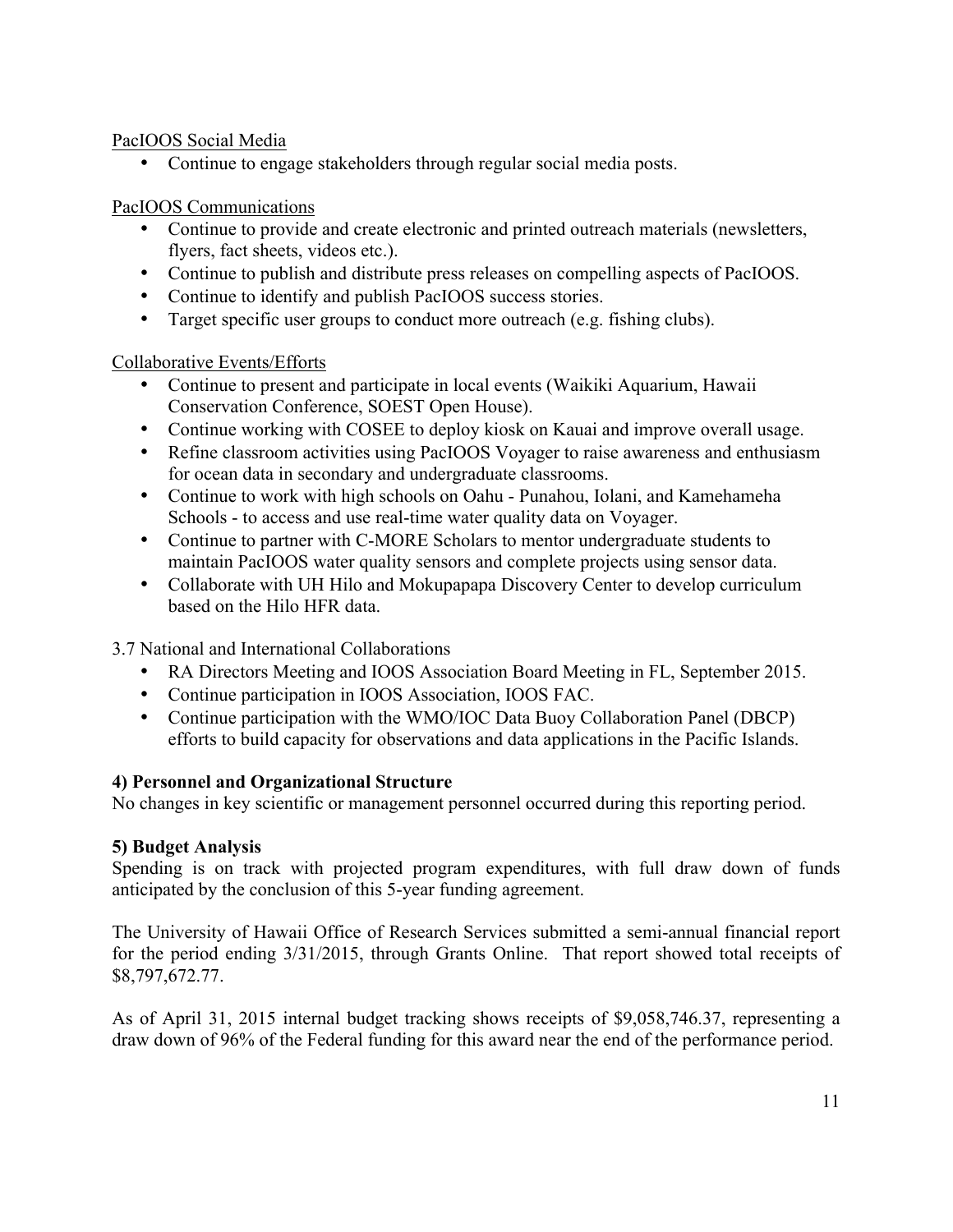### **Semi-Annual Supplemental Information (from June 1, 2014-May 31, 2015)**

### **1.0 Regional Ocean Governance Organization**

The Regional Ocean Governance structure within the PacIOOS region is the Pacific Regional Ocean Partnership (PROP). The U.S. Pacific Islands Region Governors of American Samoa, the Commonwealth of the Northern Mariana Islands (CNMI), Guam, and Hawaii established PROP in August 2012. Appointed members of the PROP have met only a few times and are in a relatively elementary stage compared to other regional ocean governance structures around the nation.

We are in continued contact with the PROP Secretaries regarding possible contributions PacIOOS can make toward PROP initiatives and for identifying areas of collaboration. To date there has been very limited opportunity for PacIOOS, and other partners outside the Governor's offices, to contribute or participate in PROP.

In addition to the PROP, there is a Pacific Islands Regional Planning Body (RBP) focused on CMSP. The Pacific Islands RPB most recently met in November 2014, in Honolulu to review and approve their stakeholder engagement plan, discuss possibilities for CMSP workshop training in Honolulu (which was subsequently offered in early 2015), and options for a CMSP data portal. PacIOOS was listed as one of the options during the discussion, and members of the RPB have since contacted PacIOOS to talk about this more. They are interested in starting a pilot project with PacIOOS for American Samoa, but many details and questions remain unanswered at this stage. To date, there is no expected start date on such a pilot, and no funding available. The next RPB meeting is tentatively scheduled for October 2015 in American Samoa, funding dependent.

#### **2.0 Efforts to leverage IOOS funding**

- City and County of Honolulu provide PacIOOS with \$50,000 to manage and serve their oceanographic data, leveraging our data servers and viewers.
- Conservation International Hawaii provided \$10,000 to the PacIOOS Near Shore Water Quality group to continue the work of our partnership on Lanai focused on understanding watershed dynamics and reef impacts, leveraging our near shore water quality program expertise and staff time.
- UH Sea Grant provided PacIOOS \$7,850 to develop a project page on sea level inundation risk for Honolulu based on modeling paid for by NOAA CSP, leveraging previous work on data viewers.
- UH Coastal Geology Group and the State of Hawaii Office for Coastal and Conservation Lands provided PacIOOS with \$10,650 to develop a project page to display data related to the estimated impacts of climate change to shorelines in sample sites within the main Hawaiian Islands. The purpose of the initial pilot page is for decision making of the Hawaii Interagency Climate Adaptation Committee formed by the State of Hawaii Legislature in 2014 per Act 23.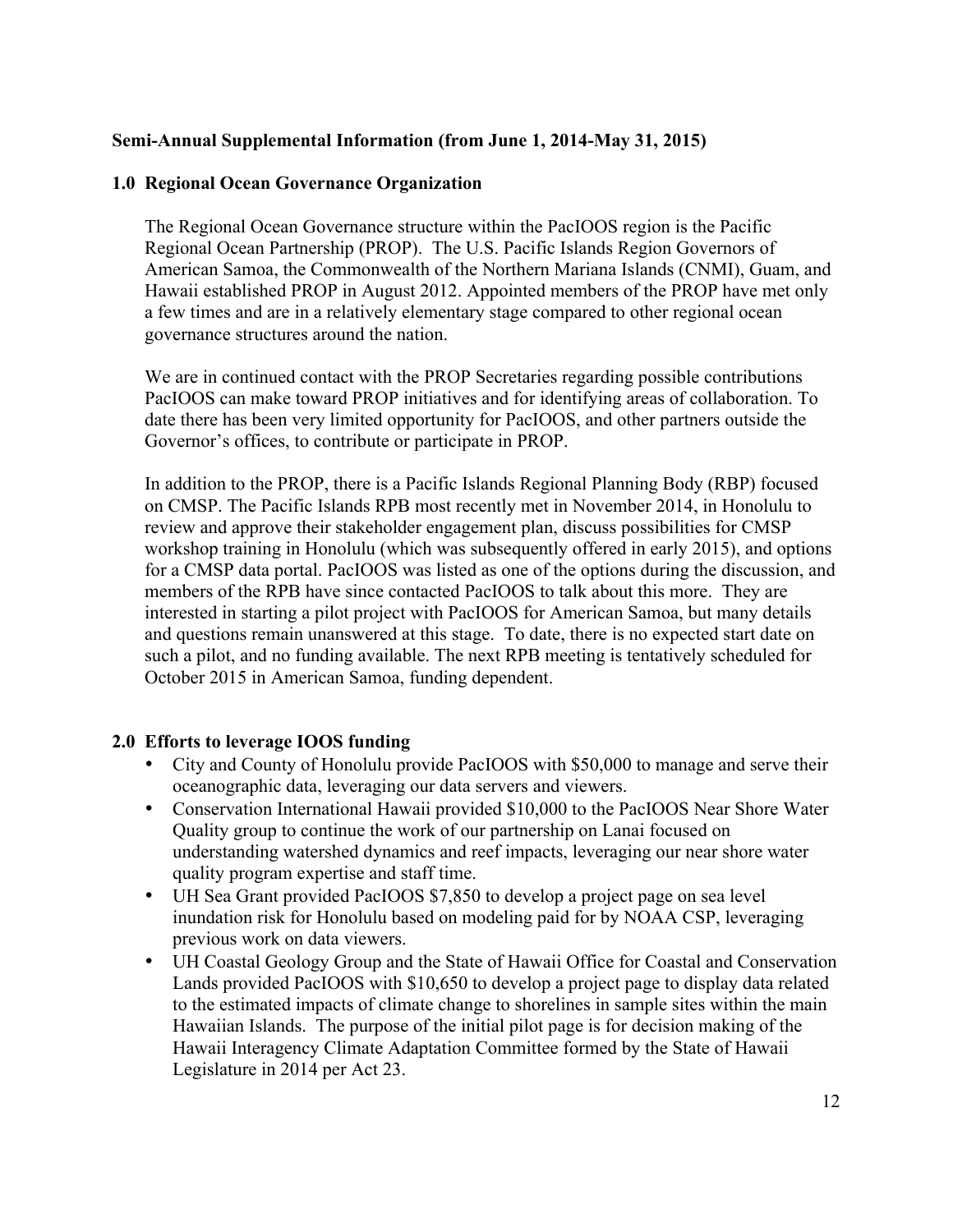- Student interns from Virginia State University are in Hilo for the summer (2015) to continue a project started by leveraging the PacIOOS water quality buoy in Hilo with funding from a UH Hilo Research Council SEED grant. The project involves examining the phytoplankton growing at the Hilo WQB using scanning electron microscopy to make a taxonomic time series that complemented the Chlorophyll-a fluorescence time series from the buoy. The interns will also ground-truth the Chlorophyll-a fluorescence readings with standard laboratory Chlorophyll-a measurements.
- In early 2014, PacIOOS established a formal agreement with Young Brothers, Limited through a community support program. Young Brothers continued this partnership with PacIOOS in January 2015, to assist PacIOOS in operations and maintenance of Hawaiibased wave buoys by providing vessel support. During the past year, as part of this partnership, Young Brothers has provided boat and material transfers, donated 6,000 lbs of chain (for moorings), and provided a cost savings to PacIOOS of about \$7,000.
- The wave buoy program in the Pacific is a collaborative effort made possible by funds from PacIOOS, the University of Hawaii (UH), the Coastal Data Information Program (CDIP), and the US Army Corps of Engineers. The CDIP partnership alleviates our staff from managing the wave buoy data, saving both time and money.
- Partner programs purchased a number of the buoys we operate and maintain; for example, the Kona and Hilo water quality buoys (NSF-EPSCOR) and the Kaneohe buoys (Department of Energy). Two new wave buoys are targeted for Kaneohe Bay. The assets help with NSF related projects on the Big Island and wave energy experiments in Oahu. We host the data, and our users benefit.
- PacIOOS is working in partnership with community stewardship groups to maintain the two Maui near shore water quality sensors.
- PacIOOS pays \$40K per glider expedition. The gliders we operate are part of a larger glider pool at UH, which is comprised of ten systems purchased by various programs. Data from each glider mission is available to all partners, meaning that PacIOOS has access to data from ~10 missions per year, while paying for only one.
- All HFR operations are a results of collaborative efforts between CIMES, PacIOOS, and UH. CIMES and UH provided much of the initial investment into the development of the HFR systems used in Hawaii. PacIOOS funds operations and maintenance.
- Installment of HFR at all of our sites is a result of collaborations with property owners. Depending on the site, we use space, electrical, and internet access to operate the systems effectively. Example partners/sites include Kapiolani Community College, US Air Force, UH Medical facilities, and Chevron.
- The majority of data in our Voyager and Explorer tools are provided by partner agencies. This enables PacIOOS to provide valuable information to stakeholders without performing additional ocean surveys and observational work. Our partners help us meet our stakeholder needs.

# **3.0 Update to RA Governance board membership**

The online RA Governance board membership is updated. PacIOOS is in the process of running 2015 elections to fill 6 seats on the PacIOOS Governing Council. The total number of MOA Signatories is now 51.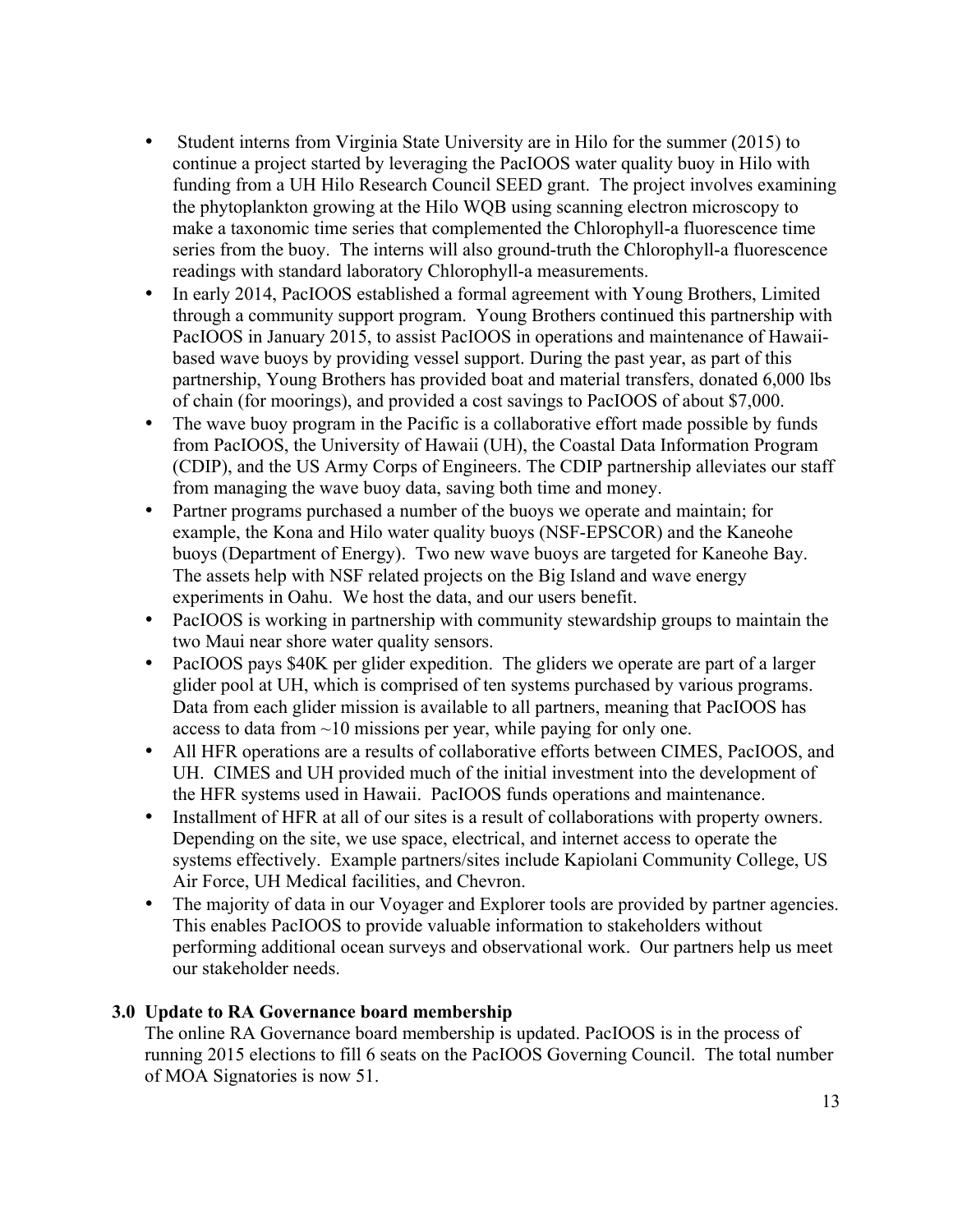#### **4.0 Governance Activities and Accomplishments**

PacIOOS held a Governing Council meeting in October 2015 in Honolulu to discuss program priorities, evaluation, and to begin discussions for the next 5-year proposal.

PacIOOS held an Executive Committee meeting in March/April in Majuro, Republic of the Marshall Islands to 1) to strengthen relations with stakeholders and partners; 2) to identify areas of potential collaboration and synergy; 3) to discuss program updates and budgets; 4) to strategize specific aspects of the future direction of PacIOOS; and 5) to increase the understanding of the challenges and opportunities of atoll living in the Insular Pacific.

PacIOOS gained 7 new MOA Signatories since June 2014. Rather than numbers, we are now focusing on acquiring new strategic MOA partners.

#### **5.0 Education and Outreach Activities**

PacIOOS held or participated in a number of outreach activities (presentations, live demos, webinars, hands-on activities etc.).

Many can be found here: http://pacioos.org/outreach/events/events.php

- State of Hawaii Office of Planning Data Exchange (June 2014)
- Hawaii Community Development Agency Board Meeting (June 2014)
- 2014 North Shore Ocean Fest (June 2014)
- $8<sup>th</sup>$  Annual Kewalo Basin Park Clean up (June 2014)
- Turtle Bay Biathlon (August 2014)
- Hawaii Fishpond Caretakers (August 2014)
- NOAA Kona IEA (September 2014)
- PacIOOS Governing Council Meeting (October 2014)
- Waikiki Aquarium 110<sup>th</sup> Anniversary lecture (November 2014)
- $15<sup>th</sup>$  Annual Holiday Tech Fair (December 2014)
- NOAA Geospatial information sharing for regional partners (January 2015)
- Wilson Elementary School Career Day (February 2015)
- Hawaii State Science Fair (February 2015)
- PRiMO Pacific Risk Management Ohana (March 2015)
- $8<sup>th</sup>$  Annual Mauka to Makai Earth Day event at Waikiki Aquarium (April 2015)
- PacIOOS Governing Council Executive Committee meeting and Partner Reception in Majuro, Marshall Islands (March 2015)
- Taiwan Central Weather Bureau (April 2015)
- Pacific Islands Workshop on Ocean Observations and Data Applications (May 2015)
- Hawaii Ocean Resources Management Plan Working Group
- Meetings in Guam, CNMI, Marshall Islands, American Samoa, Palau and Hawaii

PacIOOS focused mainly on the ongoing redesign of the PacIOOS website, and participated in priority outreach events. With regards to education, PacIOOS continues to work with the University of Hawaii Maui College to develop classroom activities using data available on